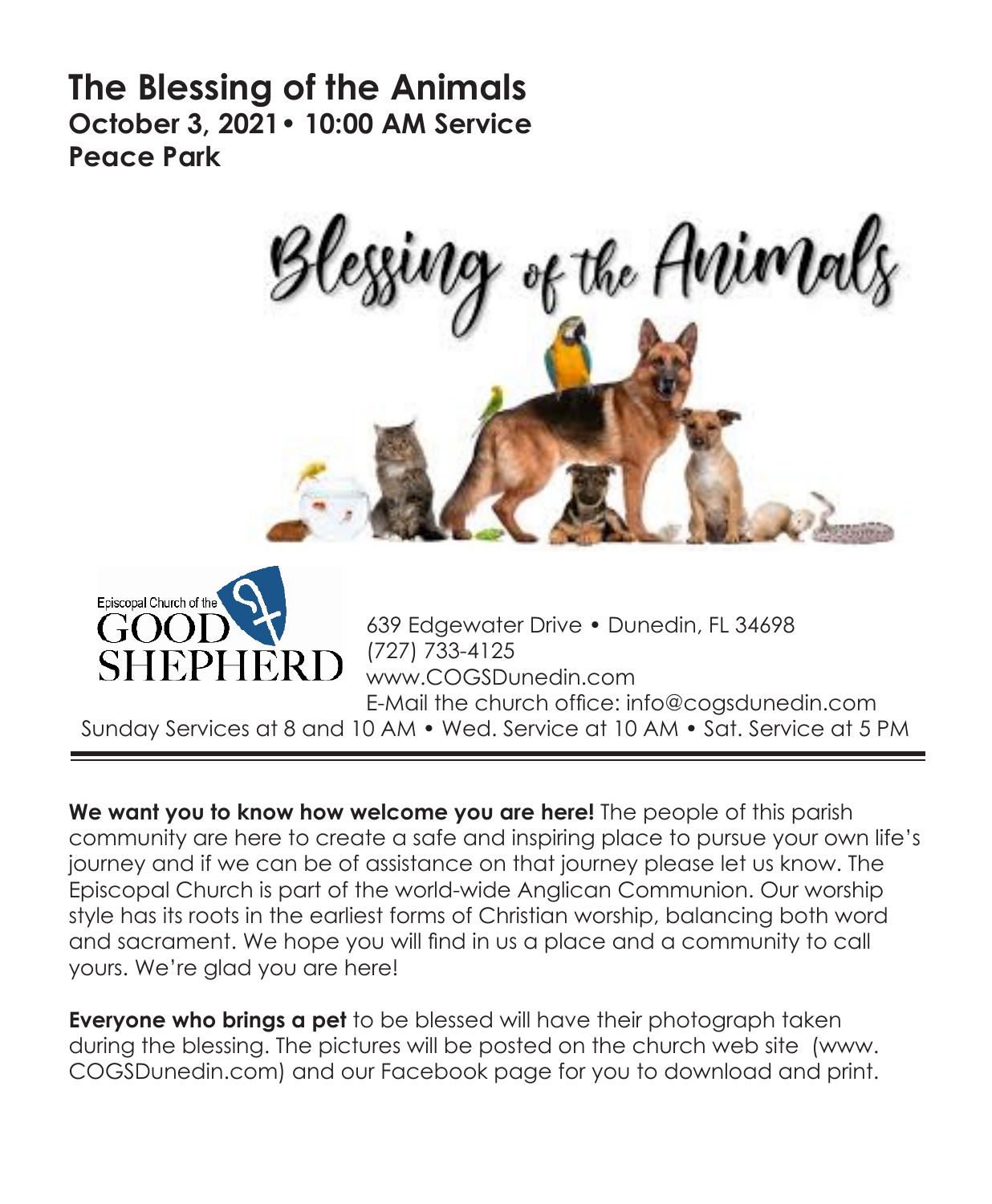## **Gathering for Worship**

Voluntary Morning Songs arr. Paul A. Tate

Welcome and Announcements and Mission Moment

| GATHERING HYMN | All Things Bright and Beautiful |
|----------------|---------------------------------|
|                |                                 |

C Refrain *All things bright and beautiful, all creatures great and small, All things wise and wonderful, the Lord God made them all.*

 *Each little flower that opens, each little bird that sings, He made their glowing colors, he made their tiny wings.* Refrain

*He gave us eyes to see them, and lips that we might tell* **how great is God Almighty, who has made all things well.** Refrain

Gathering Prayer

- P Most high, omnipotent good Lord, grant your people grace to renounce gladly the vanities of this world; that, following the way of blessed Francis, we may for love of you delight in your whole creation with perfectness of joy. O God, you have made us and all living things. You are even more wonderful than what you have made. We thank you for giving us these pets who bring us joy. As you take care of us, so also we ask your help that we might take care of those who trust us to look after them. By doing this, we share in your own love for all creation. We ask this in Jesus' name.
- C **Amen.**

## **WORD OF GOD**

The Readings: Job 1:1,2:1-10 •Psalm 26 • Hebrew 1:1-4,2:5-12 • Mark 10:2-16 The First Reading:

L *The First Reading is taken from Job, chapter 1…*

 There was once a man in the land of Uz whose name was Job. That man was blameless and upright, one who feared God and turned away from evil. One day the heavenly beings came to present themselves before the Lord, and Satan also came among them to present himself before the Lord. The Lord said to Satan, "Where have you come from?" Satan answered the Lord, "From going to and fro on the earth, and from walking up and down on it." The Lord said to Satan, "Have you considered my servant Job? There is no one like him on the earth, a blameless and upright man who fears God and turns away from evil. He still persists in his integrity, although you incited me against him, to destroy him for no reason."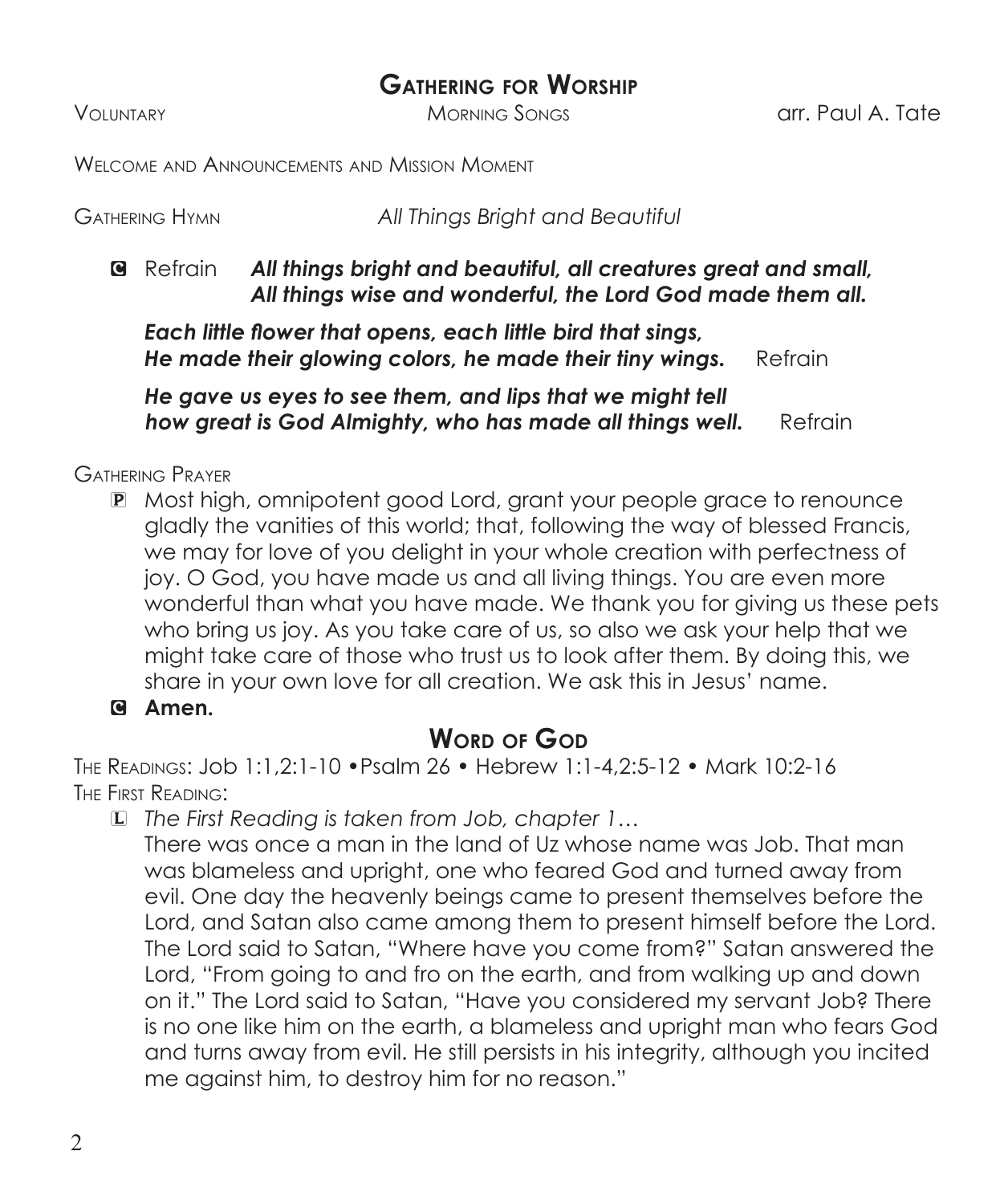Then Satan answered the Lord, "Skin for skin! All that people have they will give to save their lives. But stretch out your hand now and touch his bone and his flesh, and he will curse you to your face." The Lord said to Satan, "Very well, he is in your power; only spare his life." So Satan went out from the presence of the Lord, and inflicted loathsome sores on Job from the sole of his foot to the crown of his head. Job took a potsherd with which to scrape himself, and sat among the ashes. Then his wife said to him, "Do you still persist in your integrity? Curse God, and die." But he said to her, "You speak as any foolish woman would speak. Shall we receive the good at the hand of God, and not receive the bad?" In all this Job did not sin with his lips.

- L The Word of the Lord.
- C **Thanks be to God.**

The Psalm:26 Tune: Winchester NewH 510 vs 1-4

*Give judgment, Lord, for I have lived With trust and honor all my days; O test me, Lord, and try my life: My heart and mind and all my ways.*

*I set your love before my eyes And walk in faithfulness with you; I have not sat with worthless folk Nor met with those who are not true.*

*The evildoers' company And wicked people, these I hate; I wash my hands in innocence And 'round your altar celebrate.*

#### *I sing aloud in thankfulness,Your wondrous deeds I will retell; I love your glory's resting-place, The house, Lord, where you choose to dwell.*

The Second Reading:

L *The Second Reading is taken from Hebrew, chapter 1…*

 Long ago God spoke to our ancestors in many and various ways by the prophets, but in these last days he has spoken to us by a Son, whom he appointed heir of all things, through whom he also created the worlds. He is the reflection of God's glory and the exact imprint of God's very being, and he sustains all things by his powerful word. When he had made purification for sins, he sat down at the right hand of the Majesty on high, having become as much superior to angels as the name he has inherited is more excellent than theirs. Now God did not subject the coming world, about which we are speaking, to angels. But someone has testified somewhere, "What are human beings that you are mindful of them,or mortals, that you care for them? You have made them for a little while lower than the angels; you have crowned them with glory and honor, subjecting all things under their feet." Now in subjecting all things to them, God left nothing outside their control.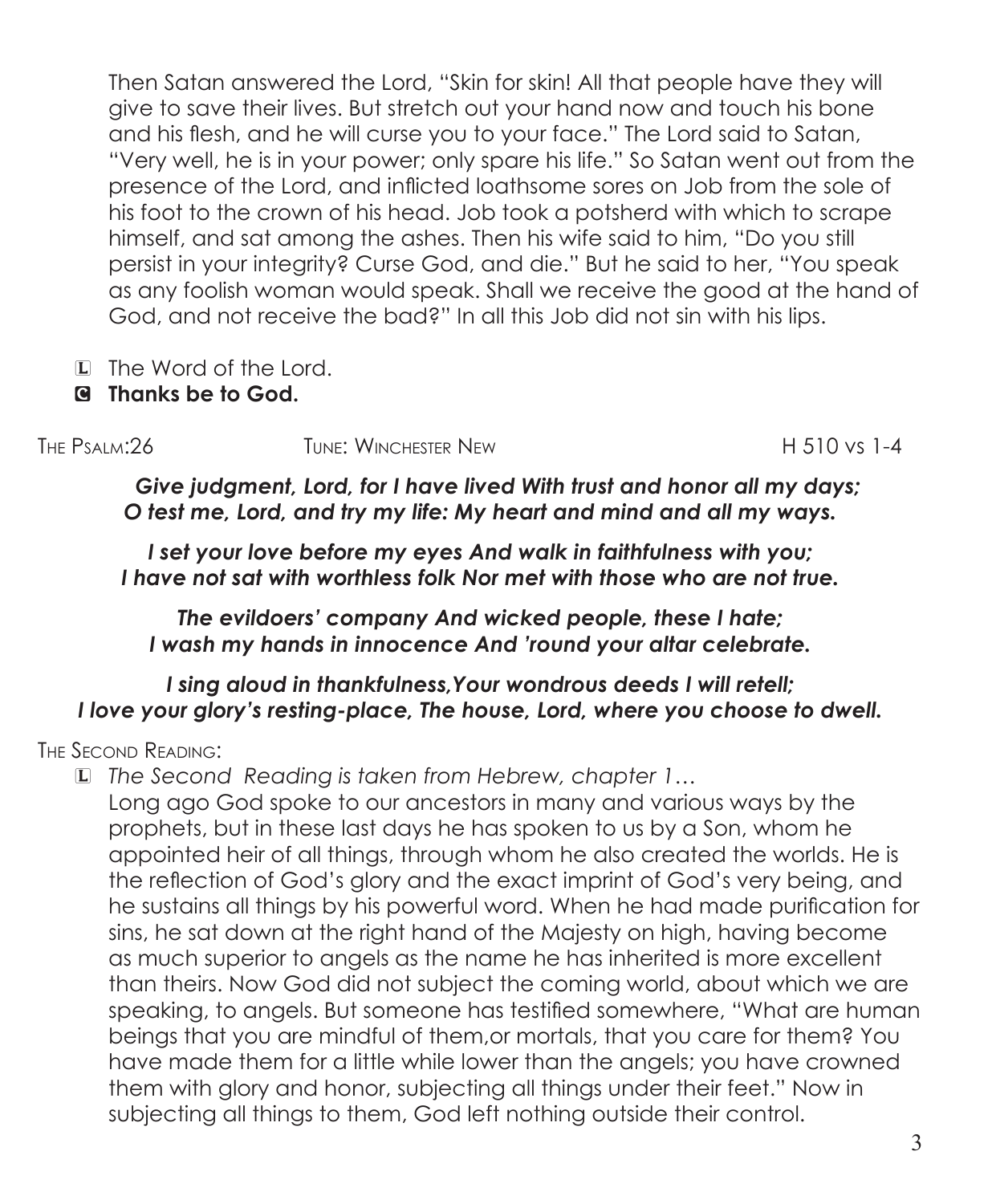As it is, we do not yet see everything in subjection to them, but we do see Jesus, who for a little while was made lower than the angels, now crowned with glory and honor because of the suffering of death, so that by the grace of God he might taste death for everyone. It was fitting that God, for whom and through whom all things exist, in bringing many children to glory, should make the pioneer of their salvation perfect through sufferings. For the one who sanctifies and those who are sanctified all have one Father. For this reason Jesus is not ashamed to call them brothers and sisters, saying, "I will proclaim your name to my brothers and sisters, in the midst of the congregation I will praise you."

- L The Word of the Lord.
- C **Thanks be to God.**

The Gospel:

D The Holy Gospel of our Lord Jesus Christ according to Mark.

## C **Glory to you, Lord Christ.**

- D Some Pharisees came, and to test Jesus they asked, "Is it lawful for a man to divorce his wife?" He answered them, "What did Moses command you?" They said, "Moses allowed a man to write a certificate of dismissal and to divorce her." But Jesus said to them, "Because of your hardness of heart he wrote this commandment for you. But from the beginning of creation, 'God made them male and female.' 'For this reason a man shall leave his father and mother and be joined to his wife, and the two shall become one flesh.' So they are no longer two, but one flesh. Therefore what God has joined together, let no one separate." Then in the house the disciples asked him again about this matter. He said to them, "Whoever divorces his wife and marries another commits adultery against her; and if she divorces her husband and marries another, she commits adultery." People were bringing little children to him in order that he might touch them; and the disciples spoke sternly to them. But when Jesus saw this, he was indignant and said to them, "Let the little children come to me; do not stop them; for it is to such as these that the kingdom of God belongs. Truly I tell you, whoever does not receive the kingdom of God as a little child will never enter it." And he took them up in his arms, laid his hands on them, and blessed them.
- D The Gospel of the Lord.
- C **Praise to you, Lord Christ.**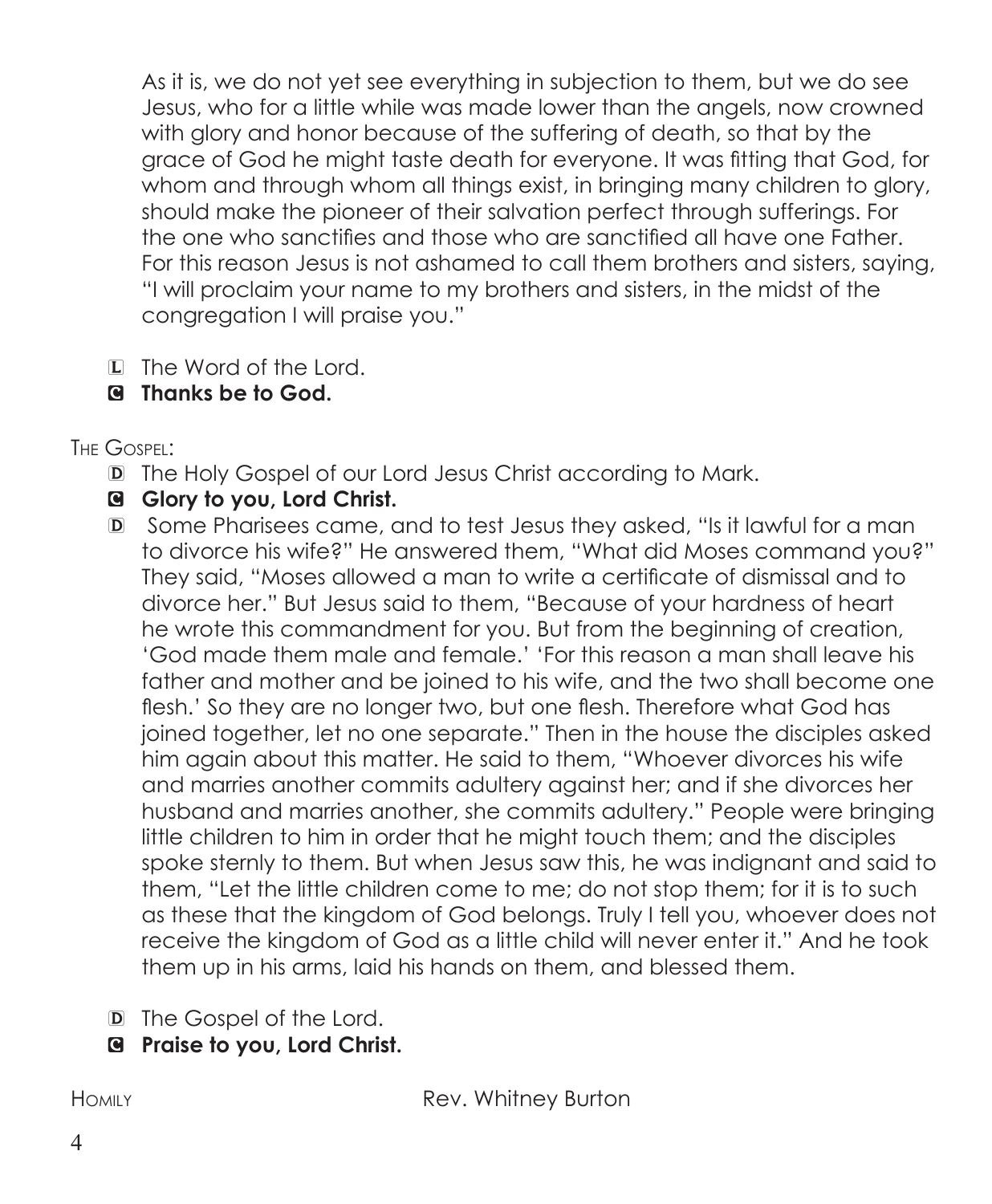C **I believe in God, the Father almighty, creator of heaven and earth.**

**I believe in Jesus Christ, God's only Son, our Lord, who was conceived by the Holy Spirit, born of the Virgin Mary, suffered under Pontius Pilate, was crucified, died, and was buried; he descended to the dead. On the third day he rose again; he ascended into heaven, he is seated at the right hand of the Father, and he will come to judge the living and the dead.**

**I believe in the Holy Spirit, the holy catholic church, the communion of saints, the forgiveness of sins, the resurrection of the body, and the life everlasting. Amen.**

Prayers of the People

D As grateful children of God our Father, who has given us so much, we now rededicate our lives to God's purposes:

[*The Leader and People pray responsively*]

- L God created us and placed us on this earth to be stewards of all living things and so to proclaim the glory of their Creator. Even the plants praise God, with their beauty; we are blessed with the flowers given today to the Glory of God, and for the birthdays this coming week of Marilyn Ringquist, Allie Fisher, Amy Heindel, Nancy Vallely, Sandra Powers, Kam McDaniel, Michael Lloveras, and for those celebrating anniversaries this week, Martha and Vic Howarth, Scott & Diane Hood. Let us, then, praise God, saying:
- C **Blessed be God for ever.**
- L Blessed are you, O Lord, who created the animals and gave us the ability to train them to help us in our work.
- C **Blessed be God for ever.**
- L Blessed are you, O Lord, who gave us food from animals to replenish our energies.
- C **Blessed be God for ever.**
- L Blessed are you, O Lord, who for the sake of our comfort gave us domestic animals as companions.
- C **Blessed be God for ever.**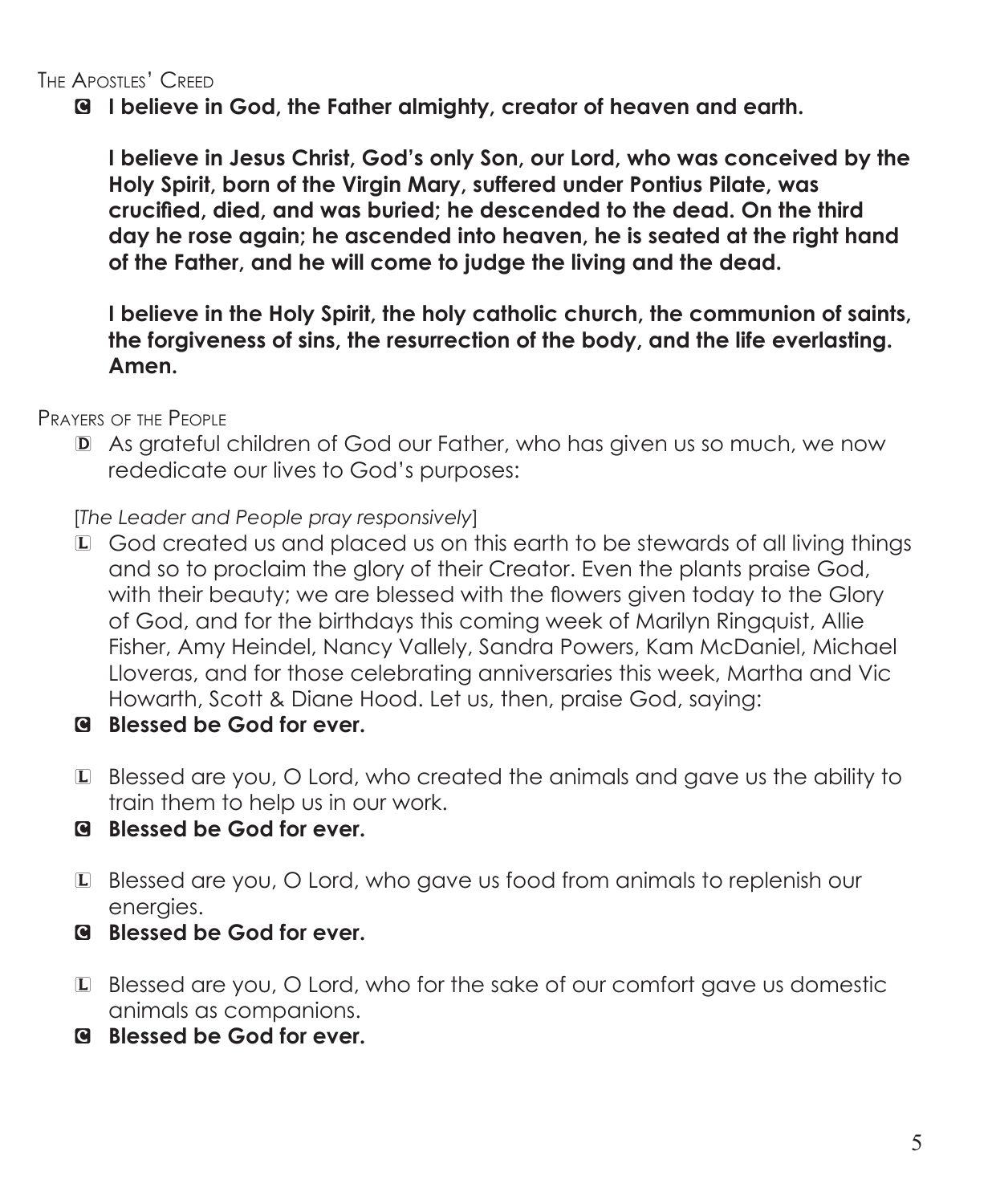- L Blessed are you, O Lord, who shows us a sign of your providence, as your Son told us, by caring for the birds of the air.
- C **Blessed be God for ever.**
- L Blessed are you, O Lord, who through your lowliest creatures never ceases to draw us toward your love.

C **Blessed be God for ever.**

L Let us pray… O God, you have done all things wisely; in your goodness you have made us in your image and given us care over other living things. Reach out with your right hand and grant that we may be a blessing to our companion animals, as they are a blessing to us. May the love you have shown to us in creation and through Jesus Christ, our Lord, teach us to love all those with whom we share your Creation, both human and animal, in the present and into the future. We ask this through the power of your Holy Spirit. C **Amen.**

## **The Holy Communion**

Offertory Sentence [Ephesians 5:2]

D Walk in love, as Christ loved us and gave himself for us, an offering and sacrifice to God.

#### Offertory God of the SparrowCarl Schalk

Julina Guini, Tenor

Presentation Hymn: *Doxology*

- D God of all creation, all you have made is good. Nourish us and all the world with these gifts.
- C *Praise God, from whom all blessings flow; praise him, all creatures here below; Praise him above, ye heavenly host: praise Father, Son, and Holy Ghost.*

Holy Communion

[*The Priest will lead the congregation in the celebration of the Lord's Supper*.]

Communion One Bread, One Body John B. Foley

Julina Guini, Tenor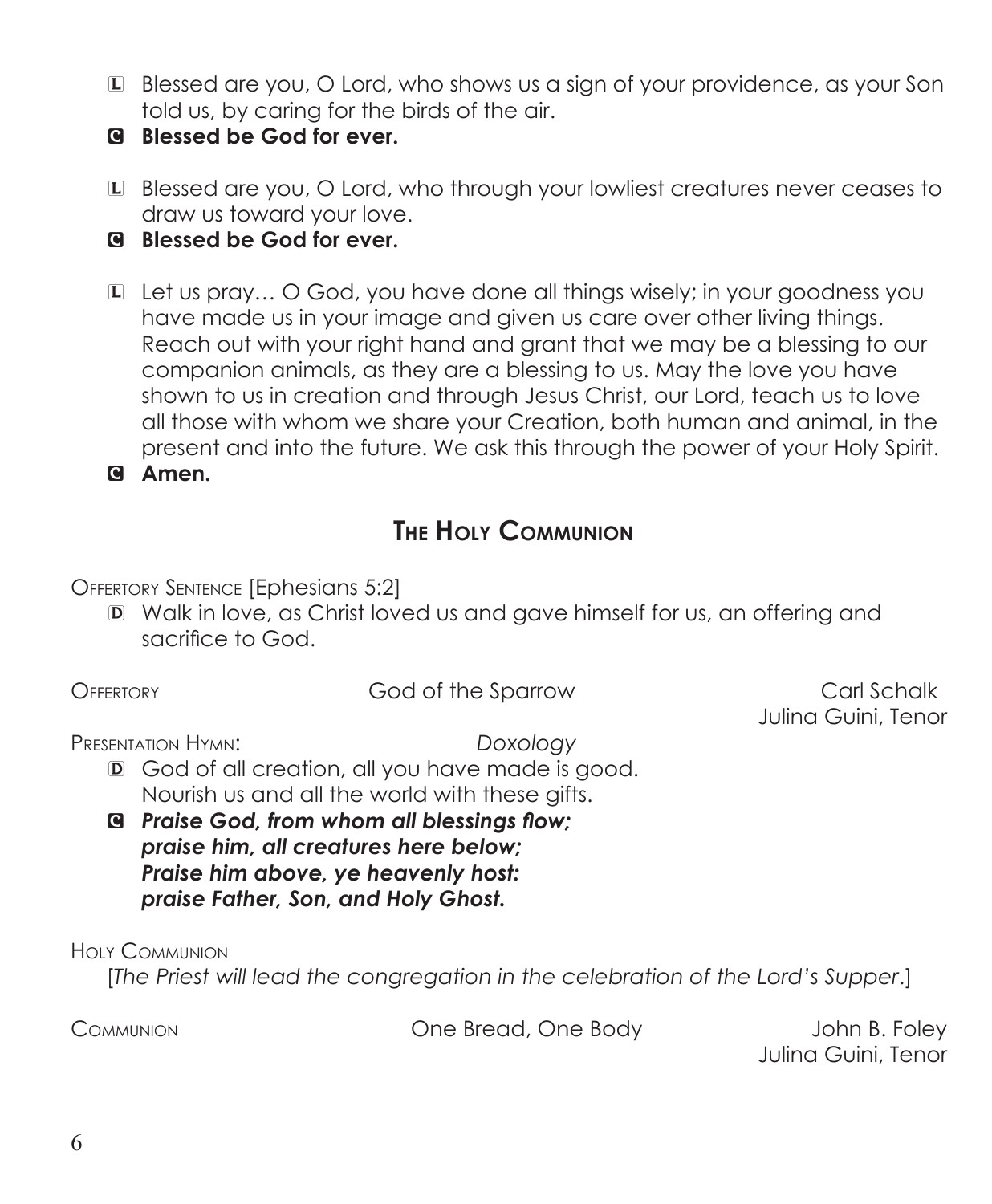#### The Lord's Prayer

- C **Our Father, who art in heaven, hallowed be thy Name, thy kingdom come, thy will be done, on earth as it is in heaven. Give us this day our daily bread. And forgive us our trespasses, as we forgive those who trespass against us. And lead us not into temptation, but deliver us from evil. For thine is the kingdom, and the power, and the glory, for ever and ever. Amen.**
- P The Gifts of God for the People of God. Take them in remembrance that Christ died for you, and feed on him in your hearts by faith, with thanksgiving.

Communion and Blessing of the Animals

- *Anyone (with or without pets) who wishes to receive communion, please proceed down center aisle to receive communion.*
- *After receiving communion, those with pets, proceed to Whitney for a blessing. Those without pets can proceed back to their seat.*
- Anyone wishing to receive a pet blessing, but not communion, can proceed directly to Whitney.

COMMUNION COMMUNION CONE COMMUNION

Julina Guini, Tenor

Prayer after Communion

P Please join me now in praying the Prayer of St. Francis, in whose honor we gather this day.

Lord, make us instruments of your peace.

- C **Where there is hatred, let us sow love; where there is injury, pardon; where there is discord, union; where there is doubt, faith; where there is despair, hope; where there is darkness, light; where there is sadness, joy.**
- P Grant that we may not so much seek to be consoled as to console; to be understood as to understand; to be loved as to love.
- C **For it is in giving that we receive; it is in pardoning that we are pardoned; and it is in dying that we are born to eternal life. Amen.**